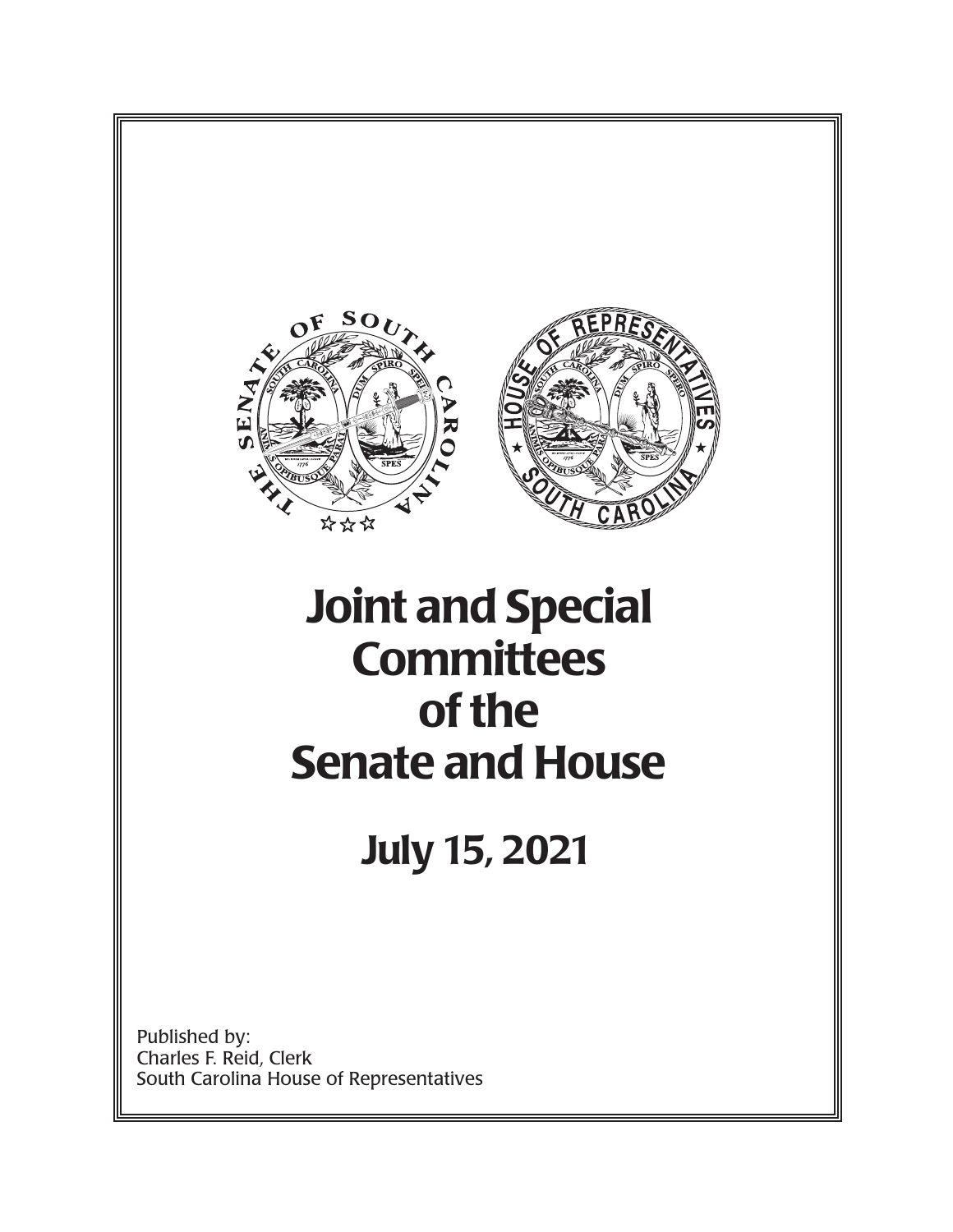# **1. SCREENING CANDIDATES**

# **COMMITTEE TO INVESTIGATE CANDIDATES FOR THE S.C. DEPARTMENT OF EMPLOYMENT AND WORKFORCE Author ity**

Act 146, 2010

Sec. 41-27-710–41-27-750, Code of Laws, 1976

#### **Members (9)**

| Senate: (3)  | Sean M. Bennett, V. Chm., Summerville<br>John L. Scott, Jr., Columbia<br>Scott Talley, Spartanburg                |
|--------------|-------------------------------------------------------------------------------------------------------------------|
| House: $(3)$ | Bruce Bannister, Chm., Greenville<br>Joseph S. Daning, Goose Creek<br>Patricia Moore "Pat" Henegan, Bennettsville |

**Gov.: (3)** Rion Cobb, Columbia Swati S. Patel, Columbia Holly Pisarik, Fort Mill

# **COMMITTEE TO INVESTIGATE CANDIDATES FOR TRUSTEES FOR UNIVERSITIES AND COLLEGES**

## **Author ity**

Act 391, 1996; Act 318, 2006; Act 17, 2017 Sec. 2-20-10–2-20-70, 2-20-310–2-20-420, Code of Laws, 1976

## **Members (8)**

| Senate: (4)  | Harvey S. Peeler, Jr., Chm., Gaffney<br>Thomas C. Alexander, Walhalla<br>John L. Scott, Jr., Columbia<br>Daniel B. "Danny" Verdin III, Laurens       |
|--------------|------------------------------------------------------------------------------------------------------------------------------------------------------|
| House: $(4)$ | William R. "Bill" Whitmire, V. Chm., Walhalla<br>James H. "Jay" Lucas, Hartsville<br>Kirkman Finlay III, Columbia<br>John Richard C. King, Rock Hill |

## **COMMITTEE TO REVIEW CANDIDATES FOR THE S.C. CONSUMER AFFAIRS COMMISSION**

#### **Author ity**

Act 391, 1996; Act 318, 2006; Act 17, 2017 Sec. 2-20-10–2-20-70, 2-20-310–2-20-420, Code of Laws, 1976

## **Members (8)**

| Senate: (4)  | John W. Matthews, Jr., Chm., Bowman<br>Sean M. Bennett, Summerville<br>Tom Davis, Beaufort<br>Katrina Shealy, Lexington |
|--------------|-------------------------------------------------------------------------------------------------------------------------|
| House: $(4)$ | Chandra E. Dillard, Greenville<br>Leon Howard, Columbia<br>Cezar E. McKnight, Kingstree<br>Adam M. Morgan, Taylors      |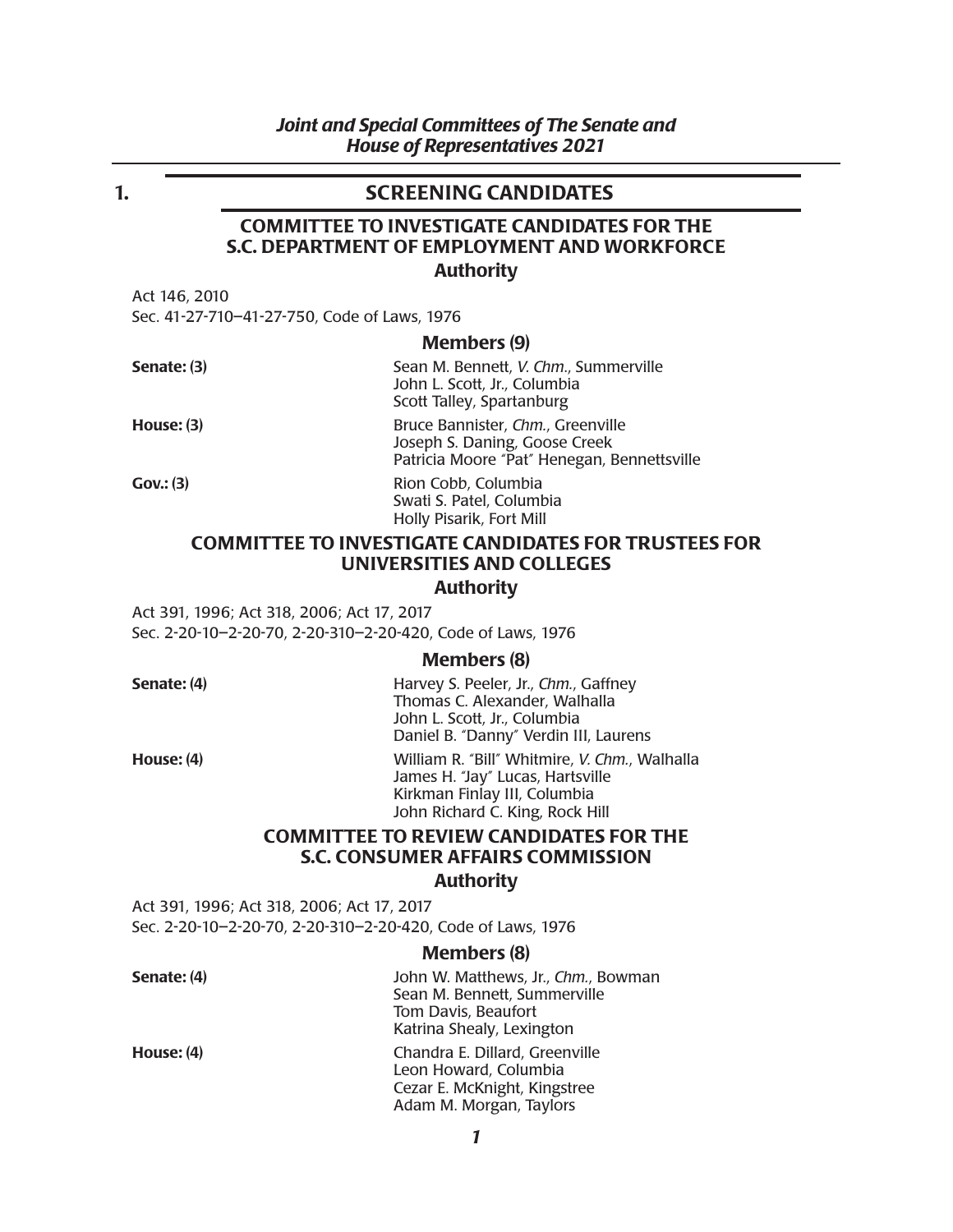# **2. COMMITTEE TO SCREEN NOMINATING COMMITTEE FOR LEGISLATIVE AUDIT COUNCIL**

## **Author ity**

Act 8, 1995 Sec. 2-15-20, Code of Laws, 1976

## **Members (6)**

| Senate: (3)  | <b>Apptd. by President of the Senate</b><br>Thomas C. Alexander, Wahalla<br>John L. Scott, Jr., Columbia |
|--------------|----------------------------------------------------------------------------------------------------------|
|              | Daniel B. Verdin III, Laurens                                                                            |
| House: $(3)$ | Apptd. by Speaker of the House                                                                           |

## Chandra E. Dillard, Greenville Jeffrey E. "Jeff" Johnson, Conway William E. "Bill" Sandifer III, Seneca

# **3. COMMITTEE TO PUBLISH THE SOUTH CAROLINA REPORTS**

## **Author ity**

Act 410, Sec. 6, 1971 Sec. 14-3-820, Amended 1962, Code of Laws, 1976

### **Members (4)**

**Senate: (1)** Gerald Malloy, Hartsville **House: (2)** Terry Alexander, Florence Donald R. "Ryan" McCabe, Jr., Lexington

**Supreme Court: (1)** 1 vacancy

# **4. SOUTH CAROLINA YOUTH SMOKING PREVENTION ADVISORY COMMISSION**

# **Authority**

Act 387, Part II, Sec. 49, 2000 Sec. 44-128-50, Code of Laws, 1976

## **Members (15)**

| Senate: (2)  | Sandy Senn, Charleston<br>Penry Gustafson, Camden                                      |
|--------------|----------------------------------------------------------------------------------------|
| House: $(2)$ | Jeffrey A. "Jeff" Bradley, Hilton Head Island<br>Christopher R. "Chris" Hart, Columbia |
| Gov: (11)    | 11 vacancies                                                                           |

*(The Dept. of Health and Environmental Control shall report annually by January 1st of each year to the Governor, Senate Finance Committee, and House Ways & Means Committee.)*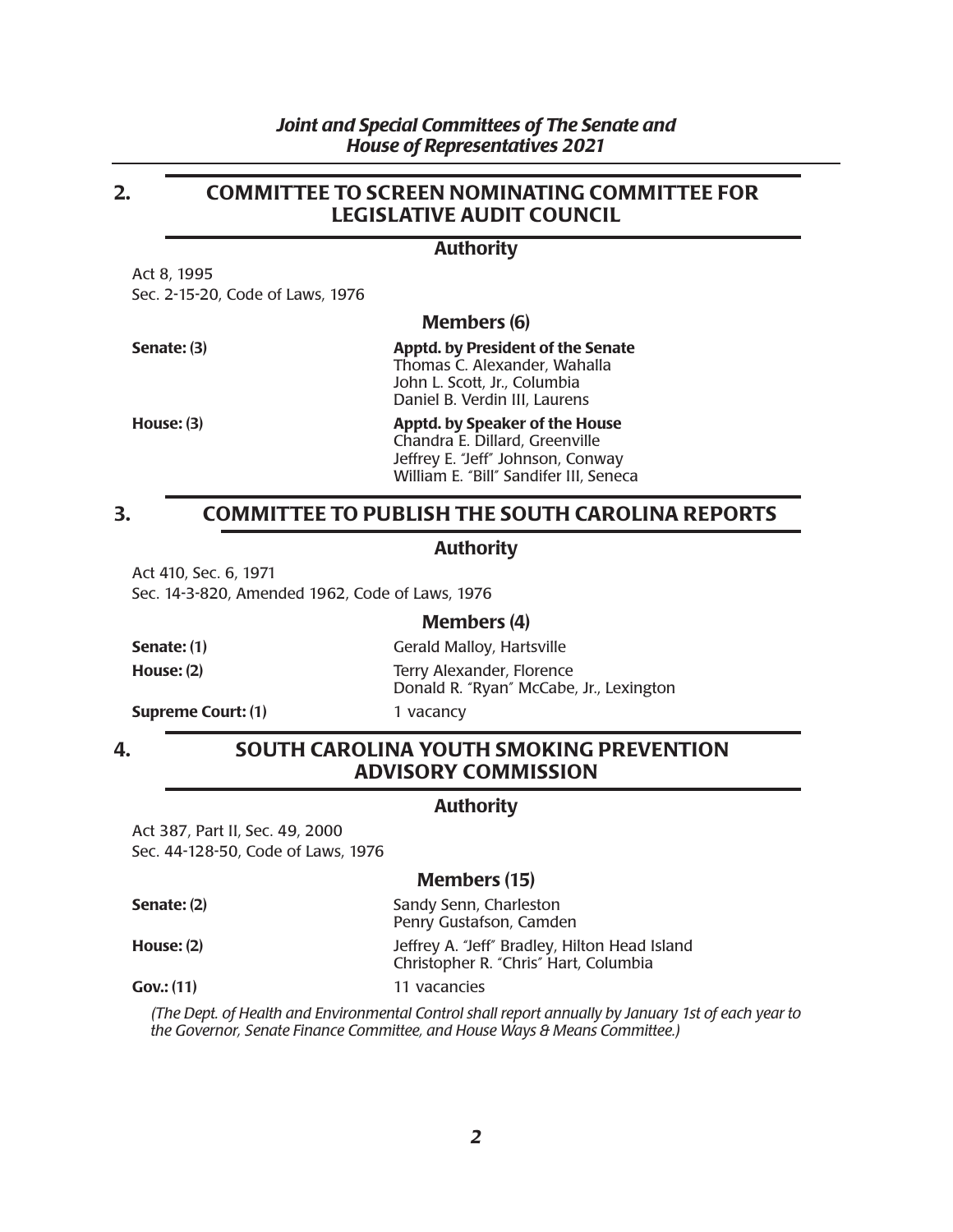# **5. TEEN PREGNANCY PREVENTION COMMITTEE—DSS**

## **Authority**

Act 310, Part IB, Sec. 26.28, 2008; Act 23, Part IB, Sec. 26.26, 2009; Act 291, Part IB, Sec. 26.22, 2010; Act 73, Part IB, Sec. 26.22, 2011; Act 288, Part IB, Sec. 26.21, 2012; Act 101, Part IB, Sec. 38.20, 2013; Act 286, Part IB, Sec. 117.127, 2014; Act 91, Part IB, Sec. 117.115, 2015; Act 284, Sec. 117.112, 2016; Act 97, Part IB, Sec. 117.111, 2017; Act 264, Part IB, Sec. 117.110, 2018; Act 91, Part IB, Sec. 117.108, 2019; Act 94, Part 1B, Sec. 117.105, 2021

#### **Members (5)**

Apptd. by President of the Senate: (2) Brenda Greer, Easley

Apptd. by Speaker of the House: (2) Cindy Costa, Charleston

**Apptd. by Gov.: (1)** Apptd. by Gov.: (1) Rebecca Anne Turner, Columbia

Patricia Phillips, Columbia

Shannon S. Erickson, Beaufort

# **6. TOURISM EXPENDITURE REVIEW COMMITTEE**

# **Authority**

Act 74, 2001; Act 38, 2003 Sec. 6-4-35(A), Code of Laws, 1976

## **Members (11)**

**Apptd. by President of the Senate: (1)** Mark E. Nix, Columbia **Apptd. by Speaker of the House: (1)** Douglas W. McFarland, Charleston

**Apptd. by Gov.: (8)** Edward W. Riggs, Sr., *Chm.*, N. Charleston Daniel P. Blumenstock, Charleston Tony Tam, Irmo John D. Taylor, Rock Hill 1 vacancy Fox Simons, Myrtle Beach Jason Rapp, Columbia Olivia Young, Bluffton

**Dir. of South Carolina Dept. of Parks, Recreation and Tourism, or designee, ex officio** Toni Nance, Columbia

**7. JOINT LEGISLATIVE COMMITTEE ON MUNICIPAL INCORPORATION** 

## **Authority**

Act 77, 2005 Sec. 5-1-10, Code of Laws, 1976

## **Members (7)**

#### **Apptd. by President of the Senate: (2)** Brian Adams, Goose Creek

**Apptd. by Speaker of the House: (2)** Dennis C. Moss, Gaffney

Kevin Johnson, Manning Victor M. "Vic" Dabney, Camden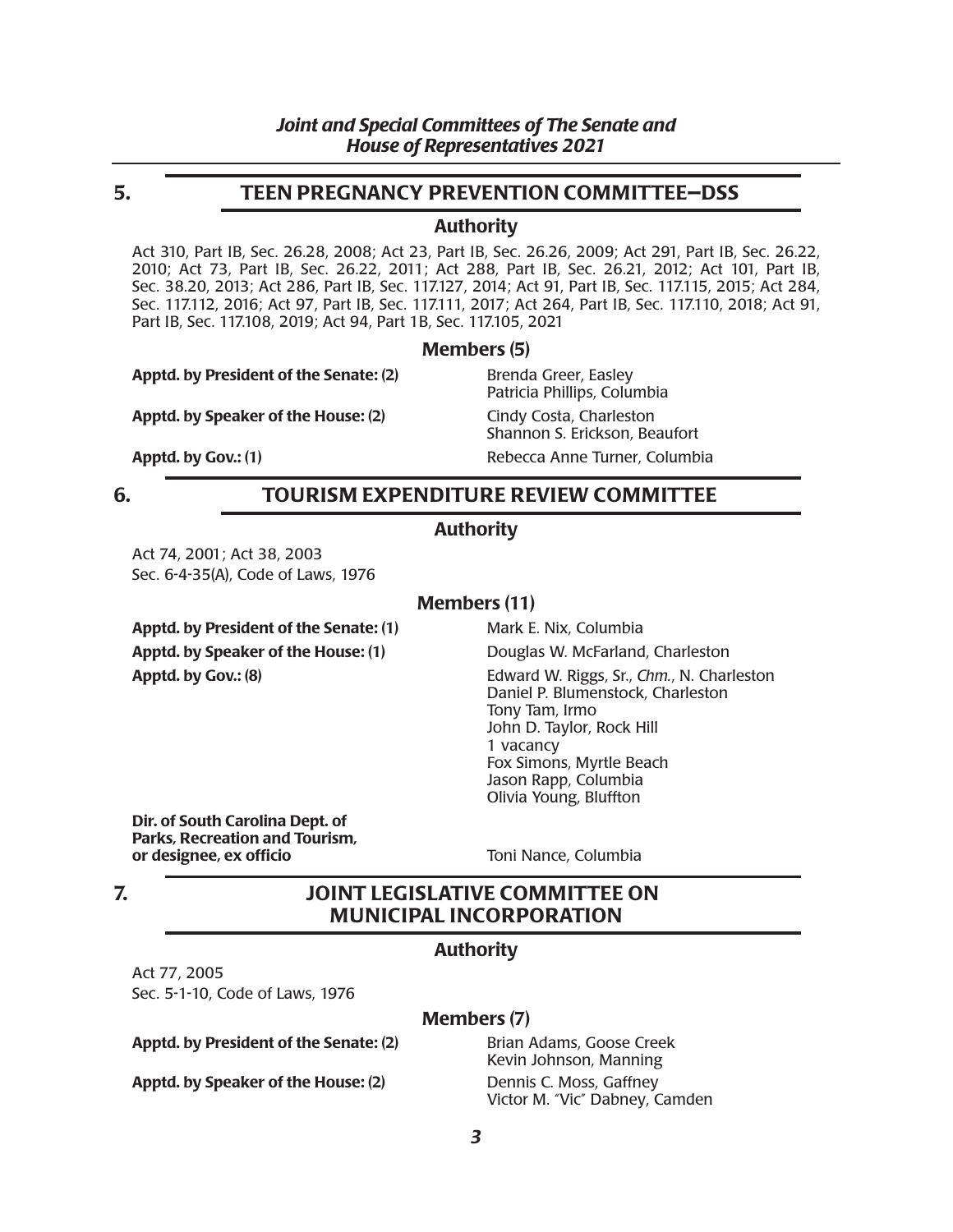**City manager or elected city official apptd. by President of the Senate from a list of three persons recommended by the Municipal Association of South Carolina** Steve Bolin, Cowpens

**County council member or county manager or administrator apptd. by Speaker of the House from a list of three persons recommended by the South Carolina** 

**Apptd. by Gov: (1)** Arthur L. Guerry, Columbia

**Association of Counties** D. Paul Sommerville, Beaufort

# **8. JOINT CITIZENS AND LEGISLATIVE COMMITTEE ON CHILDREN**

## **Authority**

Act 251, 2008; Act 245, 2014; Act 91, Part IB, Sec. 117.85, 2015; Act 284, Part IB, Sec. 117.86, 2016; Act 97, Part IB, Sec. 117.86, 2017; Act 264, Part IB, Sec. 117.86, 2018; Act 91, Part IB, Sec. 117.85, 2019; Act 94, Part 1B, 117.83, 2021

## **Members (14)**

| Apptd. by President of the Senate: (3)                    | Katrina F. Shealy, V. Chm., Lexington<br>Brad Hutto, Orangeburg<br>Darrell Jackson, Hopkins  |
|-----------------------------------------------------------|----------------------------------------------------------------------------------------------|
| Apptd. by Speaker of the House: (3)                       | Neal A. Collins, Chm., Easley<br>Beth E. Bernstein, Columbia<br>Mandy W. Kimmons, Ridgeville |
| Apptd. by Gov.: (3)                                       | Marie Land, Manning<br>William Derek Lewis, Greenville<br>Kay W. Phillips, Summerville       |
| Dir. of Dept. of Juvenile Justice                         | Freddie Pough, Columbia                                                                      |
| Dir. of Dept. of Social Services                          | Michael Leach, Columbia                                                                      |
| Dir. of Dept. of Disabilities and<br><b>Special Needs</b> | Mary Poole, Columbia                                                                         |
| <b>Supt. of Dept. of Education</b>                        | Molly Spearman, Columbia                                                                     |
| Dir. of Dept. of Mental Health                            | Mark W. Binkley, Interim Dir., Columbia                                                      |

*(The committee shall terminate and shall cease to exist effective December 31, 2023, unless the General Assembly reauthorizes its continued existence beyond that date by legislation.)* 

# **9. PALMETTOPRIDE–PRT**

# **Authority**

Act 324, 2008 Sec. 37-29-110, Code of Laws, 1976

# **Members (11)**

**Apptd. by President of the Senate: (3)** Thomas L. Bailey, *Chm.*, Easley

**Apptd. by Speaker of the House: (3)** Jane Pigg, Cheraw

Sandra J. Senn, Charleston Allison Harvey, Clover

Paul Hamberis, Wellford Ashley B. Trantham, Pelzer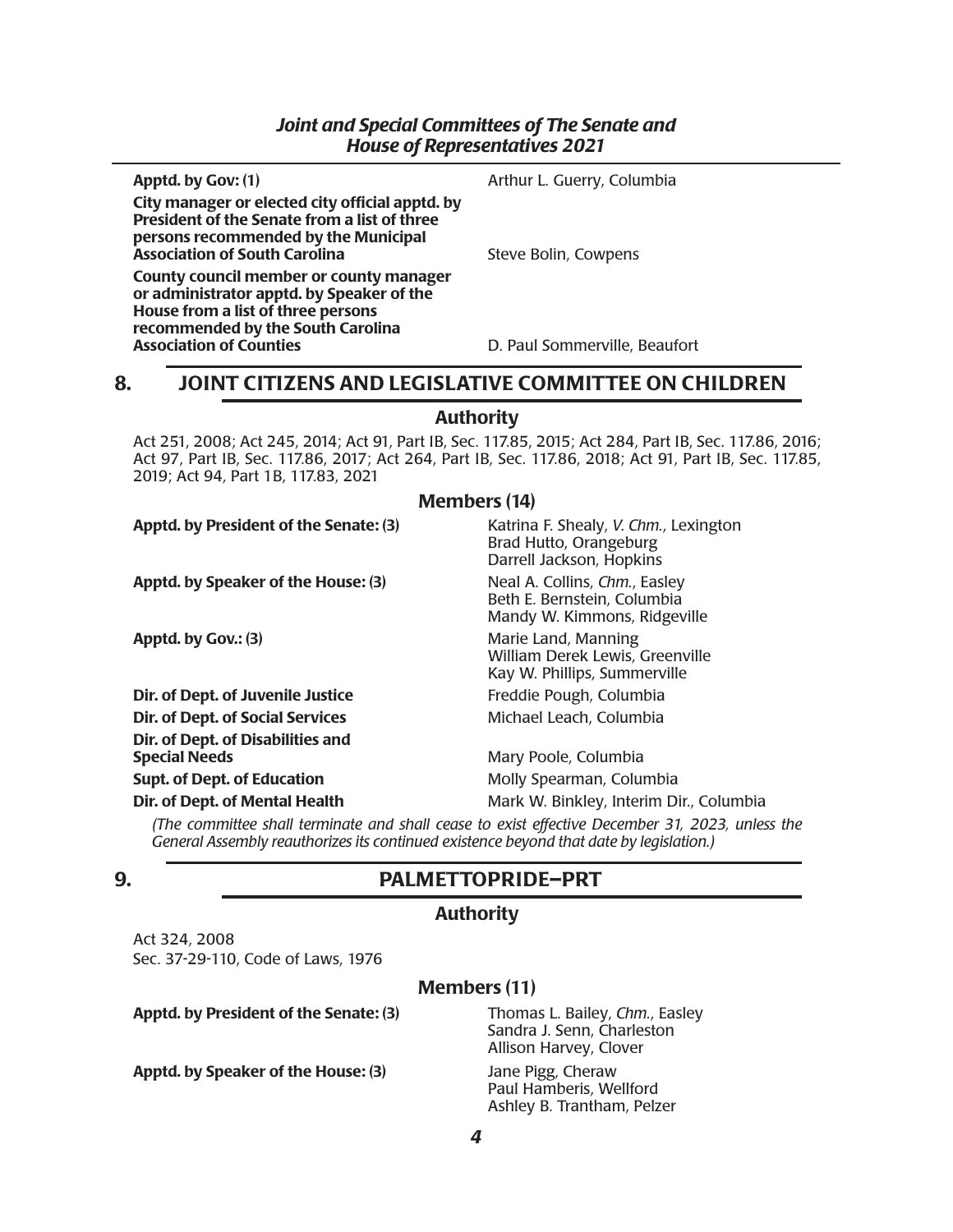**Apptd. by Gov.: (5)** John W. C. Brandon, Meggett Stephen E. Hall, Greenville William D. Johnson, Summerville Andrew Leaphart, Lexington Jayne E. Scarborough, Rock Hill

# **10. SOUTH CAROLINA COUNCIL ON INTERSTATE COMPACT ON EDUCATIONAL OPPORTUNITY FOR MILITARY CHILDREN**

# **Authority**

Act 246, 2010 Sec. 59-46-20, Code of Laws, 1976

| <b>Members (11)</b>                                          |                                                                                                      |
|--------------------------------------------------------------|------------------------------------------------------------------------------------------------------|
| Apptd. by President of the Senate: (2)                       | Ronnie W. Cromer, Prosperity<br>J. Thomas McElveen III, Sumter                                       |
| Apptd. by Speaker of the House: (2)                          | Shedron D. Williams, Hampton<br>Joseph S. Daning, Goose Creek                                        |
| The Gov. or designee                                         | LTC Clarence Bowser, Greer                                                                           |
| Apptd. by Gov.: (1)                                          | LTC Felix Childs, Columbia                                                                           |
| Apptd. by Supt. of Education<br>(connected to Military): (2) | Dr. Baron Davis, Columbia,<br>Supt.-Richland School Dist. Two<br>Beth Shwedo, Military Family Member |
| <b>State Board of Education Chair</b>                        | Dr. Ivan Randolph, Abbeville                                                                         |
| <b>State Board of Education Chair-elect</b>                  | Dr. Sharon Wall, Greenwood                                                                           |
| <b>State Supt. of Education or designee</b>                  | Molly Spearman, Saluda<br>Yolande Anderson, Columbia                                                 |

*(The committee shall make a report of its recommendations to the General Assembly no later than the first day of regular session following the first full year of the council's creation. Thereafter, an executive summary must be electronically submitted biennially to the Clerk of the House of Rep resentatives and the Clerk of the Senate and must be posted on the General Assembly's website.)* 

# **11. SOUTH CAROLINA RURAL INFRASTRUCTURE AUTHORITY COMMITTEE**

## **Authority**

Act 171, 2010; Act 149, 2012; Act 195, 2014 Sec. 11-50-50, Code of Laws, 1976

# **Members (7)**

**Chair, Secy. of Commerce, ex officio** Robert M. Hitt III, Columbia

**Apptd. by President of the Senate: (1)** Michael W. "Mike" Gambrell, Honea Path **Apptd. by Chair of Senate Finance: (1)** William N. Kellahan, Jr., Kingstree **Apptd. by Speaker of the House: (1)** Richard L. "Richie" Yow, Chesterfield **Apptd. by Chair of Ways & Means Com.: (1)** William "Bill" Clyburn, Aiken **Apptd. by Gov.: (2)** David E. Anderson, Mullins Jack W. Shuler, Columbia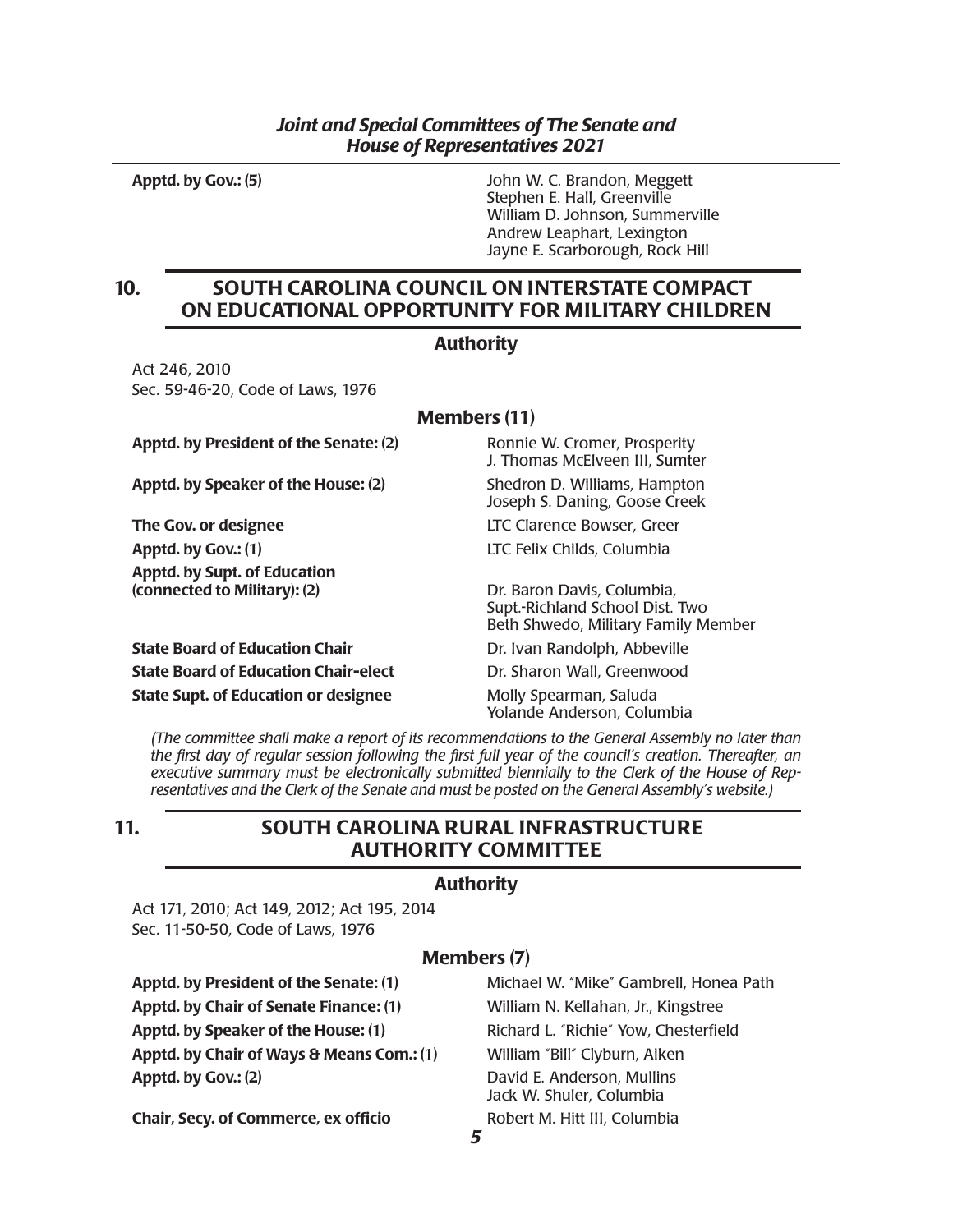# **12. SENTENCING REFORM OVERSIGHT COMMITTEE**

# **Authority**

Act 273 of 2010; Act 284, Part IB, Sec. 117.136, 2016; Act 97, Part IB, Sec. 117.123, 2017; Act 264, Part IB, Sec. 117.121, 2018; Act 91, Part IB, Sec. 117.118, 2019, 117.113, 2021 Sec. 24-28-10–24-28-50, Code of Laws, 1976; Act 94, Part 1B, Sec. 117.113

## **Members (11)**

| Apptd. by President of the Senate: (1)                                                                 | Shane R. Martin, Pauline                                                       |
|--------------------------------------------------------------------------------------------------------|--------------------------------------------------------------------------------|
| Apptd. by Chair of Senate Finance: (1)                                                                 | Paul G. Campbell, Jr., Goose Creek                                             |
| Senate: (2)<br>Apptd. by Chair of Senate Judiciary Com./<br><b>Chair of Judiciary Com. or designee</b> | Gerald Malloy, Chm., Hartsville<br>George E. "Chip" Campsen III, Isle of Palms |
| <b>Apptd. by Senate Judiciary General</b><br><b>Public At-Large: (1)</b>                               | Heath Taylor, West Columbia                                                    |
| Apptd. by Speaker of the House: (1)                                                                    | G. Murrell Smith, Jr., Sumter                                                  |
| Apptd. by Chair of Ways & Means Com.: (1)                                                              | 1 vacancy                                                                      |
| House: $(2)$<br>Apptd. by Chair of House Judiciary Com./<br><b>Chair of Judiciary Com. or designee</b> | Chris Murphy, N. Charleston<br>J. Todd Rutherford, Columbia                    |
| <b>Apptd. by House Judiciary General</b><br><b>Public At-Large: (1)</b>                                | Jennifer C. Davis, Columbia                                                    |
| Apptd. by Gov.: (1)                                                                                    | Bryan Stirling, Columbia                                                       |

*(The oversight committee terminates five years after its first meeting, unless the General Assembly, by joint resolution, continues the oversight committee for a specified period of time.)* 

# **13. CHILD FATALITY ADVISORY COMMITTEE**

# **Authority**

Act 203, 2014; Act 160, 2018, Act 183, 2018 Sec. 63-11-1930, Code of Laws, 1976

## **Members (20)**

| Dir. of South Carolina Dept. of Social<br><b>Services or designee</b>                      | Sandra M. Sturkie, Columbia      |
|--------------------------------------------------------------------------------------------|----------------------------------|
| Dir. of South Carolina Dept. of Health and<br><b>Environmental Control or designee</b>     | Lisa Hobbs, Columbia             |
| <b>State Supt. of Education or designee</b>                                                | Barbara Drayton, Columbia        |
| <b>Executive Dir. of the South Carolina</b><br><b>Criminal Justice Academy or designee</b> | Rita Yarborough, Columbia        |
| <b>Chief of State Law Enforcement Division</b><br>or designee                              | Captain Emily Reinhart, Columbia |
| Dir. of Dept. of Alcohol and Other Drug<br><b>Abuse Services or designee</b>               | Hannah Bonsu, Columbia           |
| Dir. of State Dept. of Mental Health or<br>designee                                        | Allison Farrell, Columbia        |
| Dir. of Dept. of Disabilities and Special                                                  |                                  |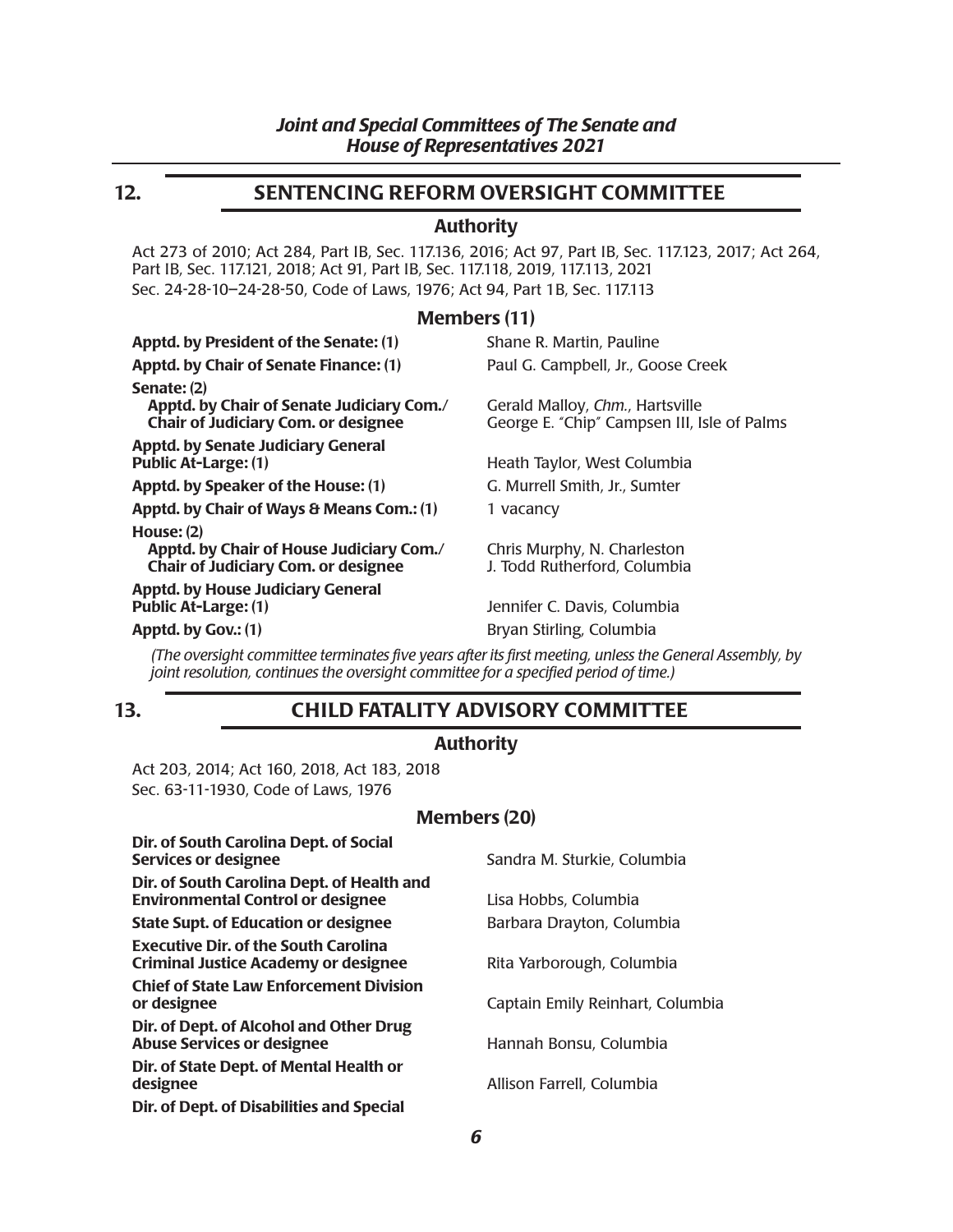| <b>Needs or designee</b>                                                                                                                                    | Jennifer Buster, Columbia                                 |
|-------------------------------------------------------------------------------------------------------------------------------------------------------------|-----------------------------------------------------------|
| Dir. of Dept. of Juvenile Justice or designee                                                                                                               | Chuck O'Shields, Columbia                                 |
| <b>Chief Executive Officer of the Children's</b><br><b>Trust of South Carolina or designee</b>                                                              | Sue Williams, Columbia                                    |
| Apptd. by President of the Senate: (1)                                                                                                                      | Katrina F. Shealy, Lexington                              |
| Apptd. by Speaker of the House: (1)                                                                                                                         | Kimberly O. Johnson, Manning                              |
| Apptd. by Gov.: (8)                                                                                                                                         |                                                           |
| An attorney with experience in<br>prosecuting crimes against children                                                                                       | Heather Weiss, Columbia                                   |
| <b>County coroner or medical examiner</b>                                                                                                                   | Rae Wooten, Charleston                                    |
| Board certified or eligible for board<br>certification child abuse pediatrician,<br>appointed from recommendations<br>submitted by the State Chapter of the |                                                           |
| <b>American Academy of Pediatrics</b>                                                                                                                       | Susan Lamb, M.D., Chm., Columbia                          |
| <b>Solicitor</b>                                                                                                                                            | Scarlett A. Wilson, Charleston                            |
| <b>Forensic pathologist</b>                                                                                                                                 | Dr. Darren J. Monroe, Columbia                            |
| Members of the public at-large, one of<br>whom shall represent a private nonprofit<br>organization that advocates children                                  |                                                           |
| <b>services</b>                                                                                                                                             | Laura Hudson, V. Chm., Columbia<br>Thomas Knapp, Columbia |
| <b>State Child Advocate</b>                                                                                                                                 | Amanda F. Whittle, Aiken                                  |

# **14. DOMESTIC VIOLENCE ADVISORY COMMITTEE**

# **Authority**

Act 58, 2015

# **Members (17)**

| Member of the Senate, apptd. by Senate<br><b>Judiciary Com.</b>                  | Katrina F. Shealy, Lexington                 |
|----------------------------------------------------------------------------------|----------------------------------------------|
| <b>Member of the House of Representatives,</b><br>apptd. by House Judiciary Com. | Shannon S. Erickson, Beaufort                |
| <b>Attorney General or his designee</b>                                          | Heather S. Weiss, Columbia                   |
| Dir. of Dept. of Social Services or designee                                     | Kelly Cordell, Columbia                      |
| Dir. of Dept. of Health and Environmental<br><b>Control or designee</b>          | Mahri Irvine, Columbia                       |
| Dir. of Criminal Justice Academy or<br>designee                                  | Devon B. Hughes, Columbia                    |
| Dir. of Alcohol and Other Drug Abuse<br><b>Services</b>                          | Stephen Lee Dutton, Columbia                 |
| <b>Chief of SLED or designee</b>                                                 | Paul Grant, Columbia                         |
| Dir. of Dept. of Mental Health or designee                                       | Allison Farrell, Columbia                    |
| <b>County Coroner or Medical Examiner,</b><br>apptd. by Gov.                     | 1 vacancy                                    |
| Solicitor, apptd. by Gov.                                                        | Isaac McDuffie Stone III, Hilton Head Island |
|                                                                                  |                                              |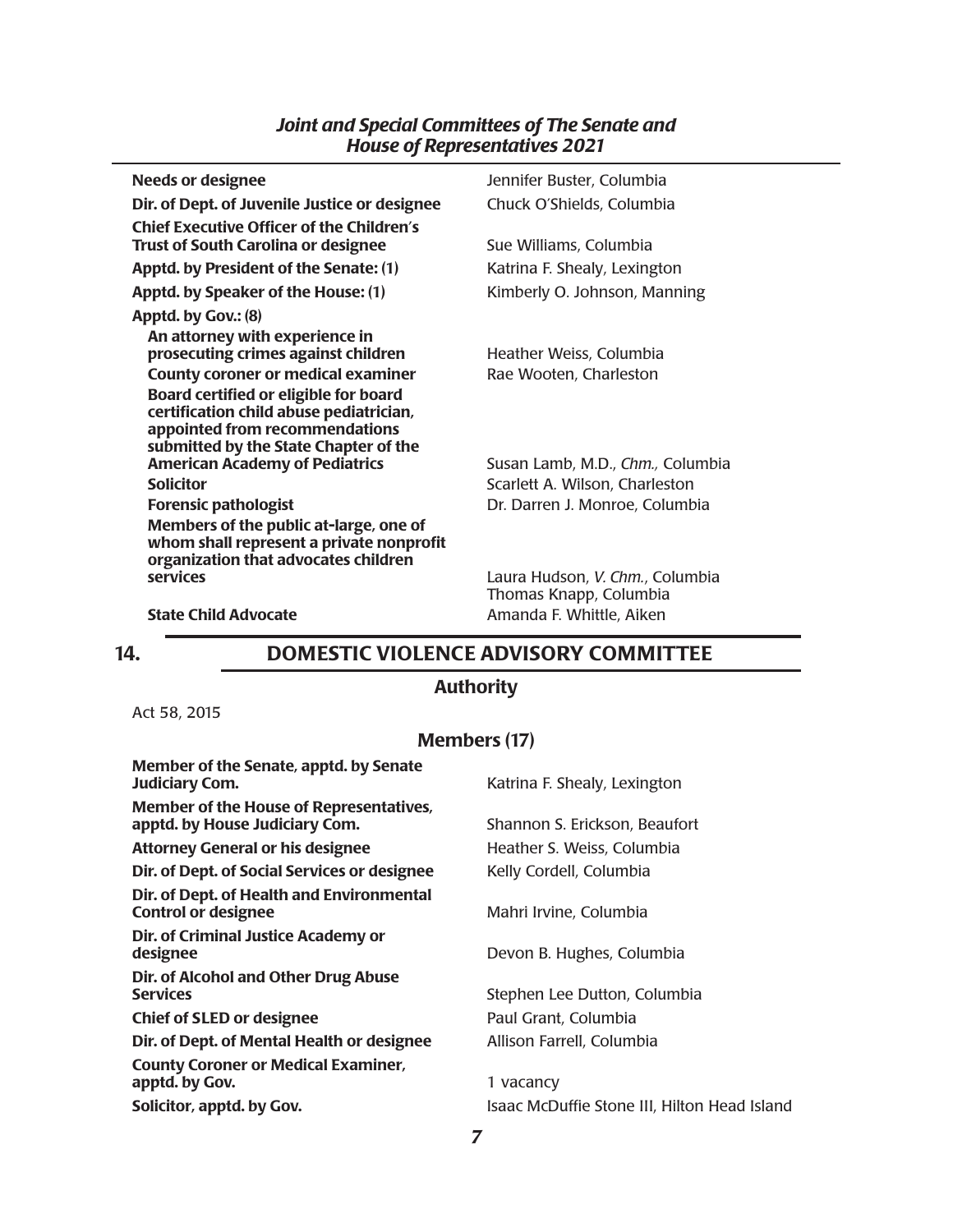**Victim advocate, apptd. by Gov.** Linda M. Macon, Chester

**Physician (experienced in treating Victims of Domestic Violence), apptd. by Gov. by Gov. by Governo E. Kurent, Mount Pleasant** 

**Public-at-large members (dedicated to issue of Domestic Violence), apptd.** 

**Sheriff, apptd. by Gov.** Sheriff Dennis Kelly, Greenwood

**by Gov.: (2)** John J. Johnson, Columbia Sara J. Barber, Columbia **Police Chief, apptd. by Gov.** Chief Terrence Green, Lexington

# **15. MILITARY-CONNECTED CHILDREN'S WELFARE TASK FORCE**

## **Authority**

Act 289, 2014

**Members (5)** 

| Dir. of Dept. of Health and Human<br>Services or designee     | Peter Liggett, Columbia          |
|---------------------------------------------------------------|----------------------------------|
| Gov. or designee                                              | Henry D. McMaster, Columbia      |
| <b>Speaker of the House of Representatives</b><br>or designee | James H. "Jay" Lucas, Hartsville |
| <b>President of the Senate or designee</b>                    | J. Thomas McElveen III, Sumter   |
| <b>Representative of Children's Trust Fund</b>                | Lee Porter, Columbia             |
|                                                               |                                  |

*(The task force shall submit an annual written report to the General Assembly including recommendations to facilitate and open communication between child welfare agencies of the State and local military*  installations. The findings and recommendations of the task force shall be posted on the Dept. of *Health and Human Services' website.)*

# **16. AMERICAN REVOLUTION SESTERCENTENNIAL COMMISSION**

## **Authority**

AUTHORITY: Act 289, 2018; Act 101, 2019

## **Members (15)**

| Gov., ex officio, or his designee                                                                      | Henry D. McMaster, Columbia                                                                                      |
|--------------------------------------------------------------------------------------------------------|------------------------------------------------------------------------------------------------------------------|
| <b>Chair of the Archives and History</b><br><b>Commission, ex officio</b>                              | W. Eric Emerson, Ph.D., Columbia                                                                                 |
| Dir. of the Dept. of Parks, Recreation<br>and Tourism, ex officio                                      | Duane Parrish, Columbia                                                                                          |
| Apptd. by President of the Senate,<br>at least one of whom must be of<br>African-American descent: (4) | Victor Carpenter, Camden<br>Pam Cazel, Gaffney<br>William S. Davies, Jr., Columbia<br>Floyd Nicholson, Greenwood |
| Append by Conclou of the House                                                                         |                                                                                                                  |

**Apptd. by Speaker of the House, at least one of whom must be of**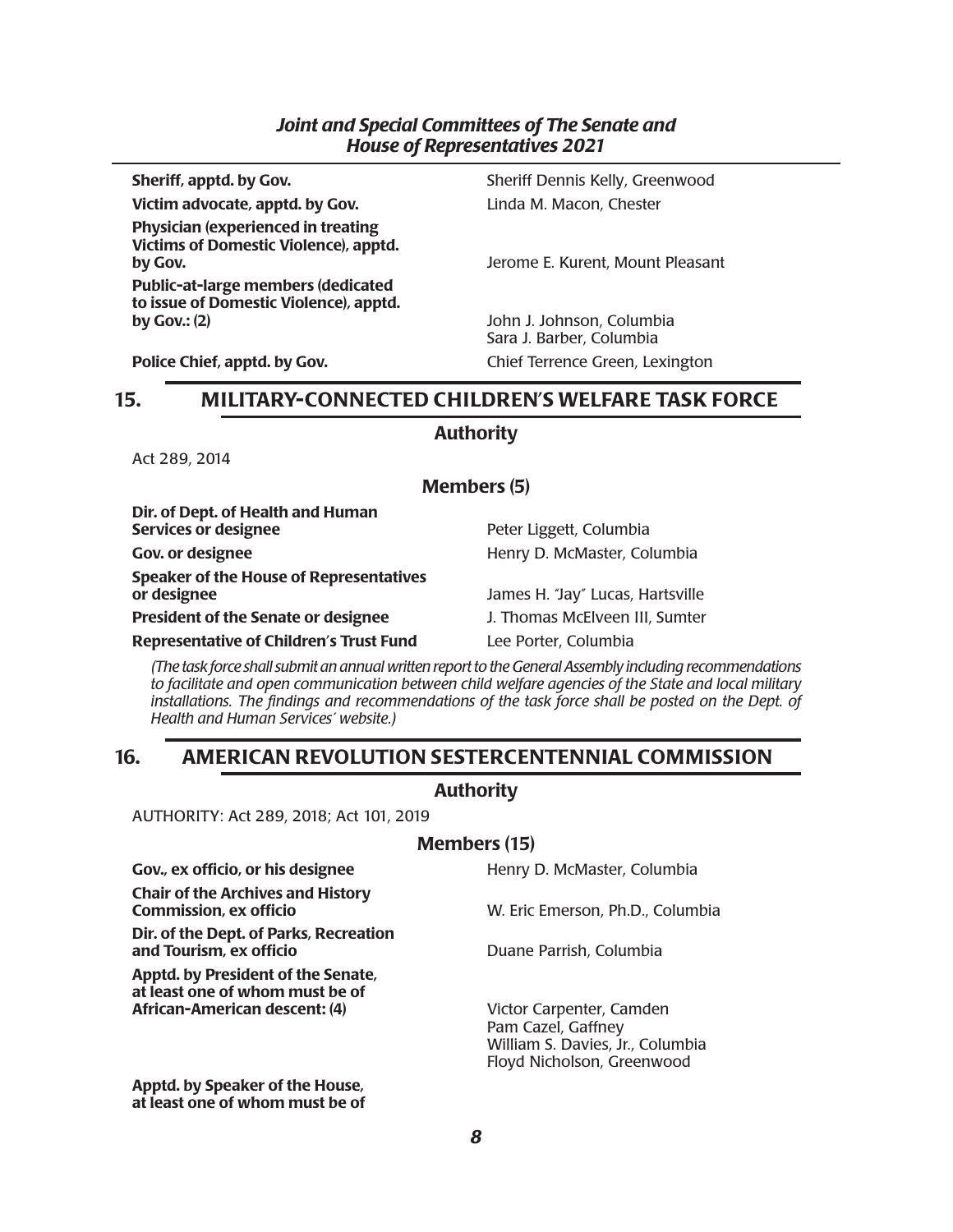| African-American descent: (4)                                                                                                                                                                             | Neal Collins, Easley<br>Laurie Slade Funderburk, Camden<br>Jannie Harriot, Hartsville<br>V. Stephen Moss, Blacksburg |
|-----------------------------------------------------------------------------------------------------------------------------------------------------------------------------------------------------------|----------------------------------------------------------------------------------------------------------------------|
| Apptd. by the Gov., at least one of<br>whom must be of African-American<br>descent, who shall serve initial terms of<br>one, two, and three years respectively,<br>and whose successors shall serve terms |                                                                                                                      |
| of four years: $(4)$                                                                                                                                                                                      | Charles B. Baxley, Chm., Lugoff<br>Dr. Scott E. Buchanan, Charleston<br>Dianne T. Culbertson, Gray Court             |

*(Any member who was appointed by the Lieutenant Governor shall be deemed to have been appointed by the President of the Senate and may continue to serve on the commission.)* 

Emily DeQuincey Newman, Columbia

# **17. THE ELECTRICITY MARKET REFORM MEASURES STUDY COMMITTEE**

## **Authority**

AUTHORITY: Act 187, 2020; Act 94, Part 1B, Sec. 117.185, 2021

# **Members (8)**

| House of Representatives: (4) all serving ex officio,<br>Appointed by the Chairman of the House Labor, Commerce and Industry Committee;           |                           |
|---------------------------------------------------------------------------------------------------------------------------------------------------|---------------------------|
| one member shall be a customer of Dominion Energy:                                                                                                | G. Murrell Smith. Jr.     |
| one member shall be a customer of Duke Energy:                                                                                                    | John T. "Jay' West        |
| one member shall be a direct-serve customer of the<br><b>Public Service Authority:</b>                                                            | Jeffrey E. "Jeff' Johnson |
| and one member shall be a customer of an electric cooperative:                                                                                    | Russell L. Ott            |
| Senate: (4)<br>all serving ex officio, appointed by the Chairman of the Senate Judiciary Committee;                                               |                           |
| one member shall be a customer of Dominion Energy:                                                                                                | <b>Tom Davis</b>          |
| one member shall be a customer of Duke Energy:                                                                                                    | Wes Climer                |
| one member shall be a direct-serve customer of the Public Service Authority:                                                                      | Larry Grooms              |
| and one member shall be a customer of an electric cooperative:                                                                                    | <b>Brad Hutto</b>         |
| The study committee shall include a nonvoting advisory board.<br>The advisory board is comprised of:                                              |                           |
| (1) the Executive Director of the Office of Regulatory Staff, or her designee;                                                                    | Vacant                    |
| (2) a representative of AARP South Carolina;                                                                                                      | Vacant                    |
| (3) the South Carolina President of Duke Energy, or his desginee;                                                                                 | Vacant                    |
| (4) the Chief Executive Officer of the South Carolina Public Service Authority,<br>or his designee;                                               | Vacant                    |
| (5) the President of Dominion Energy South Carolina or his designee;                                                                              | Vacant                    |
| (6) two representatives of residential consumers of electricity in South Carolina<br>appointed by the Chairman of the Senate Judiciary Committee; | Sue Berkowitz             |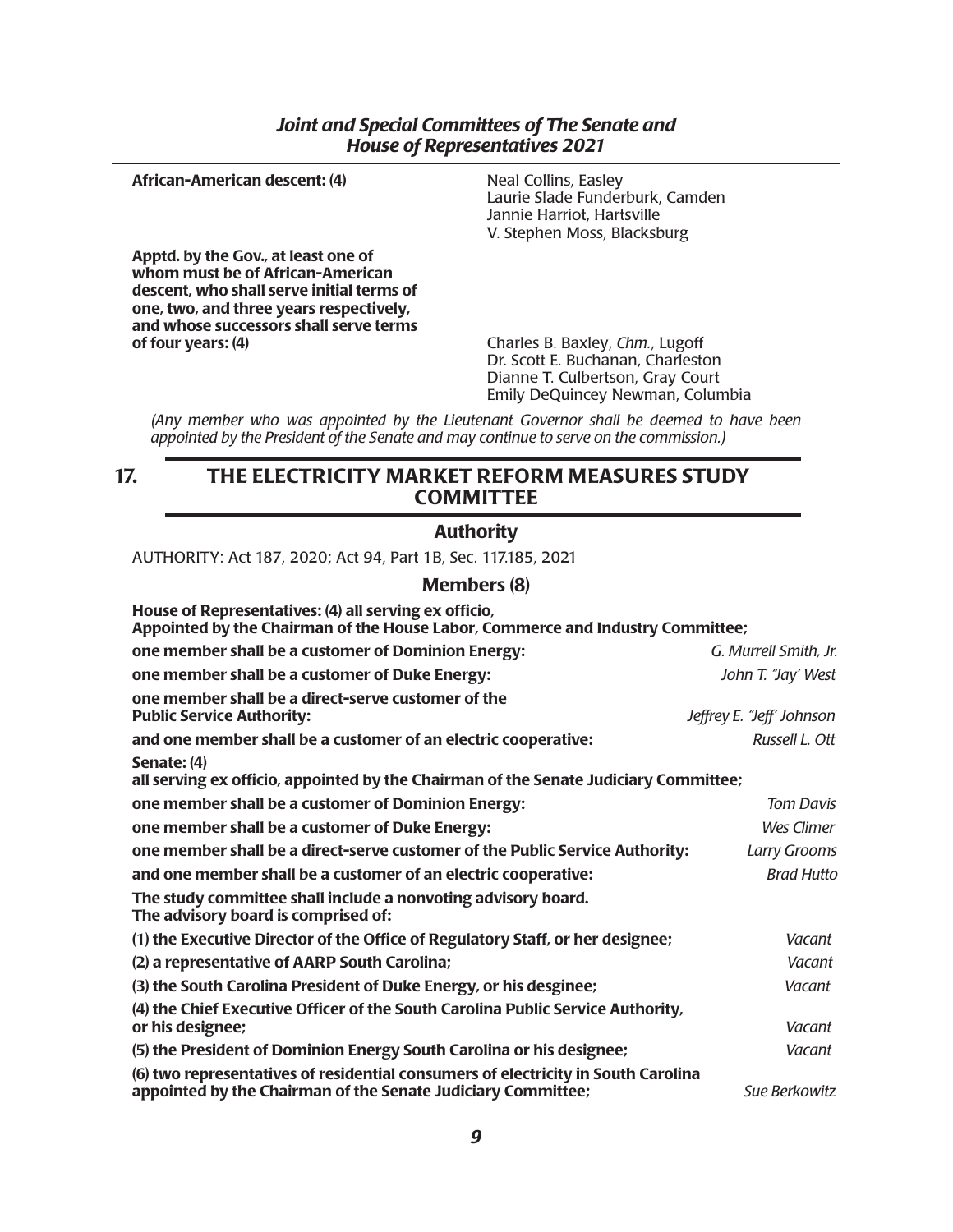|                                                                                                                                                                                                                                                     | <b>Margaret Small</b>                       |
|-----------------------------------------------------------------------------------------------------------------------------------------------------------------------------------------------------------------------------------------------------|---------------------------------------------|
| (7) two representatives of commerical consumers of electricity in South Carolina<br>appointed by the Chairman of the House of Representatives                                                                                                       |                                             |
| Labor, Commerce and Industry Committee;                                                                                                                                                                                                             | <b>Steve Chriss, Walmart</b>                |
|                                                                                                                                                                                                                                                     | Holly Lahd, Target                          |
| (8) two representatives of industiral consumers of electricity in South Carolina, one of the                                                                                                                                                        |                                             |
| representatives must be appointed by the Chairman of the House of Representatives Labor,<br>Commerce and Industry Committee, and one representative must be appointed by the                                                                        |                                             |
| <b>Chairman of the Senate Judiciary Committee</b>                                                                                                                                                                                                   | Dennis Boyd, Nucor Steel                    |
|                                                                                                                                                                                                                                                     | Jamey Goldin, Columbia                      |
| (9) a representative of the Coastal Conservaion League;                                                                                                                                                                                             | Vacant                                      |
| (10) a member company of, and appointed by, the South Carolina Solar Business Alliance;                                                                                                                                                             | Hamilton Davis, Southern Current            |
| (11) a member company of, and appointed by, the South Carolina Chamber of Commerce; Vacant                                                                                                                                                          |                                             |
| (12) a representative of the South Carolina Electric Cooperatives;                                                                                                                                                                                  | Vacant                                      |
| (13) a representative of Piedmont Municipal Power Agency;                                                                                                                                                                                           | Vacant                                      |
| (14) a representative of the South Carolina Municipal Power Association;                                                                                                                                                                            | Vacant                                      |
| (15) a member company of, and appointed by, the South Carolina Manufacturers' Alliance; Vacant                                                                                                                                                      |                                             |
| (16) a representative of a renewable power developer primarily engaged in the<br>development of utility-scale solar projects appointed by the Chairman of the<br>House of Representatives Labor, Commerce and Industry Committee;                   |                                             |
|                                                                                                                                                                                                                                                     | Amy Kurt, EDP Renewables North America, LLC |
| (17) a representative of a renewable power developer primarily engaged in the                                                                                                                                                                       |                                             |
| development of residential-rooftop solar projects appointed by the Chairman of the<br><b>Senate Judiciary Committee;</b>                                                                                                                            | Tyson Grinstead, Sunrun Inc.                |
| (18) a representative of Central Electric Cooperative;                                                                                                                                                                                              | Vacant                                      |
| (19) the South Carolina President of Lockhart Power, or his designee;                                                                                                                                                                               | Vacant                                      |
| (20) a representative of the farming or agricultural community appointed by                                                                                                                                                                         |                                             |
| the Chairman of the House of Representatives Labor, Commerce and Industry                                                                                                                                                                           |                                             |
| <b>Committee</b>                                                                                                                                                                                                                                    | Neal Baxley, Baxley Farms                   |
| (The committee shall issue a report on its work no later than June 30, 2022; however, nothing in this<br>provision prohibits the committee from continuing to meet past June 30, 2022 and issue additional reports<br>pursuant to Act 187 of 2020.) |                                             |
|                                                                                                                                                                                                                                                     |                                             |
| <b>EQUINE INDUSTRY SUPPORT MEASURES STUDY COMMITTEE</b><br>18.                                                                                                                                                                                      |                                             |
| <b>Authority</b>                                                                                                                                                                                                                                    |                                             |

Act 116, 2021

**Members (7)** 

**House of Representatives: (2) appointed by the Chairman of the Agriculture, Natural Resources and Environmental** 

**Senate: (2) appointed by the Chairman of the Senate Agriculture and Natural Resources Committee** Katrina Frye Shealy, Lexington

**Affairs Committee:** William M. Hixon, North Augusta Russell L. Ott, St. Matthews

Richard A. Harpootlian, Columbia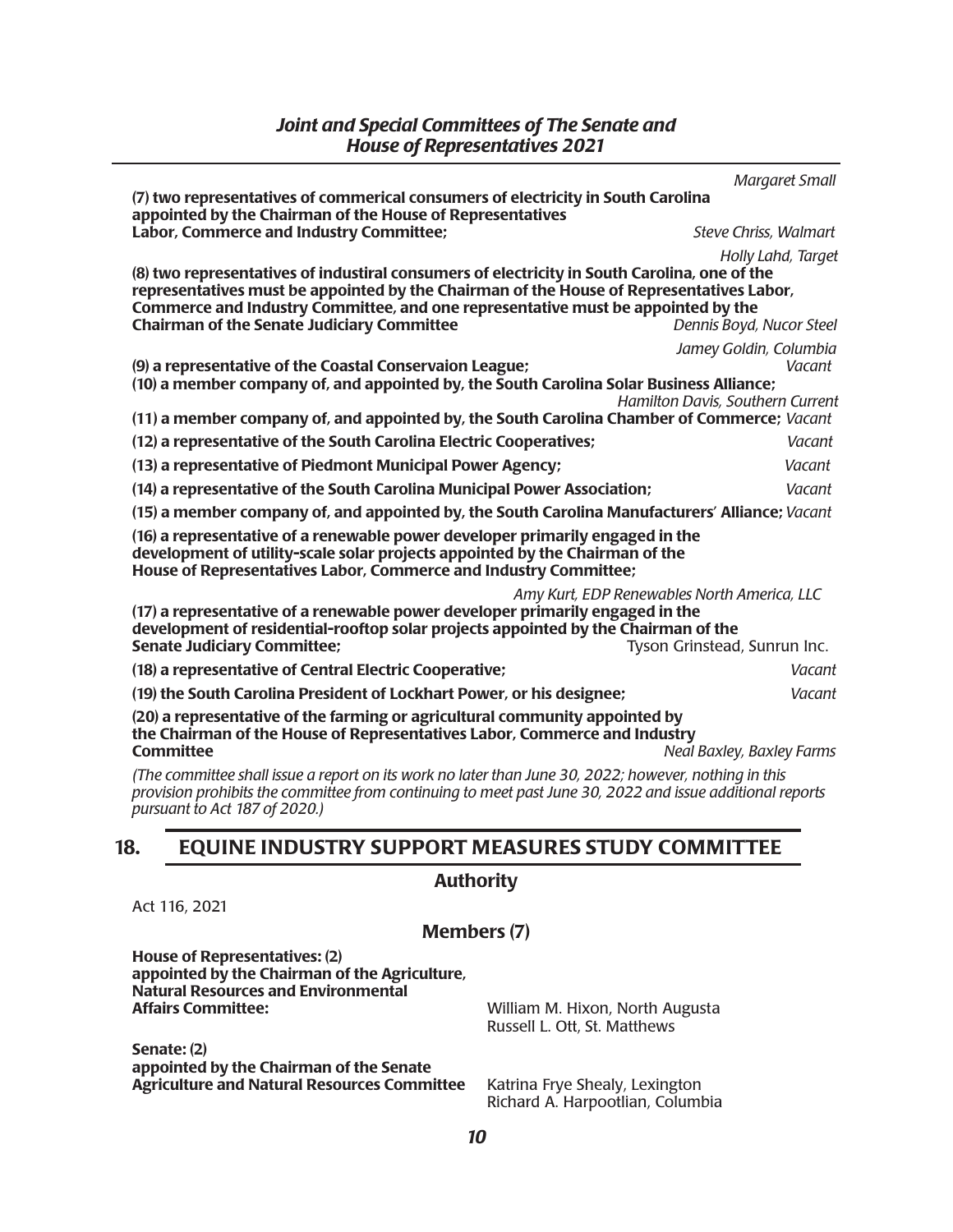| Jack Sadler, Aiken           |
|------------------------------|
| Deborah McCutchen, Kingstree |
|                              |
|                              |

**Commissioner of Agriculture, or his designee** Christopher Elser, Camden

*(The committee shall issue a report to the General Assembly by February 15, 2022, providing its findings and recommendations. The committee shall not recommend a tax or fee increase in its findings and recommendations. Upon issuance of the report, the committee is dissolved.)*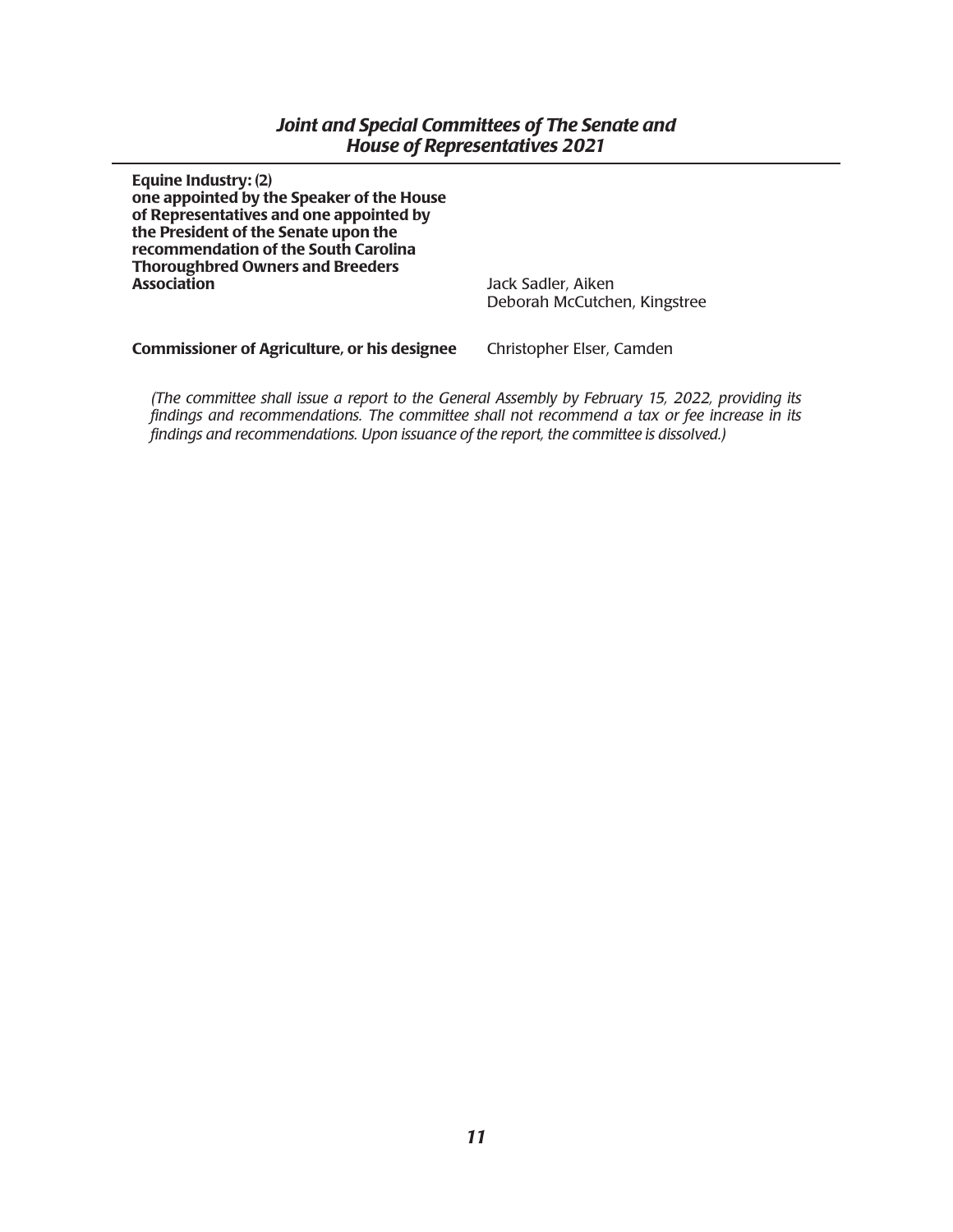# *Index of Joint and Special Committees*

 $\mathcal{L}^{(1)}$  .

| <b>Committee Name</b><br><b>Number</b>                                                                                                 |
|----------------------------------------------------------------------------------------------------------------------------------------|
| A                                                                                                                                      |
| $\mathsf{C}\phantom{A}$                                                                                                                |
|                                                                                                                                        |
| D                                                                                                                                      |
|                                                                                                                                        |
| E                                                                                                                                      |
| Educational Opportunity for Military Children, South Carolina Council on  10<br>Electricity Market Reform Measures Study Committee  21 |
|                                                                                                                                        |
|                                                                                                                                        |
| Legislative Audit Council, Committee to Screen Nominating Committee  2                                                                 |
| M                                                                                                                                      |
|                                                                                                                                        |
| P                                                                                                                                      |
| 9                                                                                                                                      |
| $\mathbf R$                                                                                                                            |
| Rural Infrastructure Authority Committee, South Carolina  12                                                                           |
| S                                                                                                                                      |
| Smoking Prevention Advisory Commission, South Carolina Youth  4                                                                        |
| т                                                                                                                                      |
| Trustees for Universities and Colleges Candidates<br>$\mathbf{1}$                                                                      |